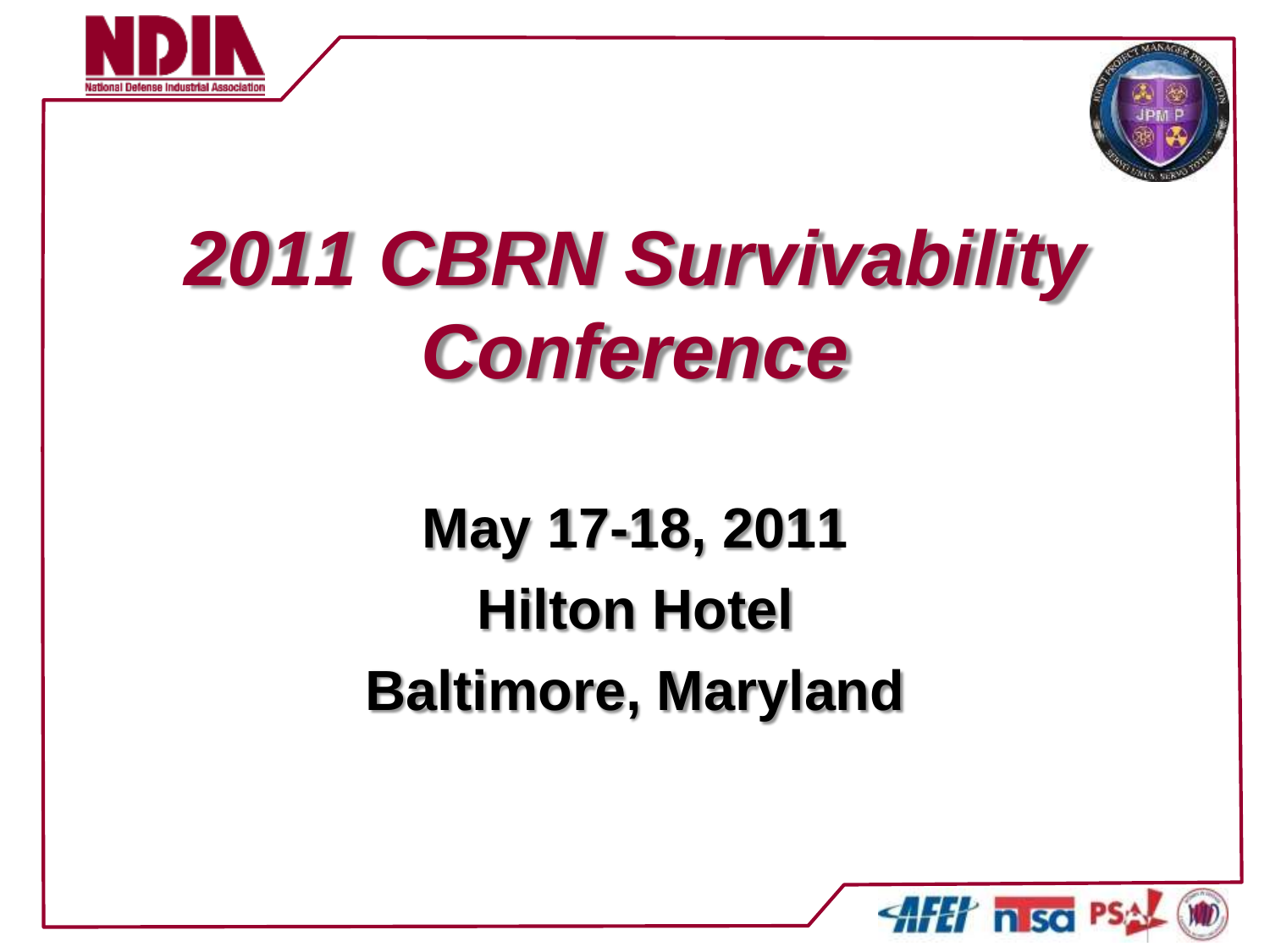## *May 17, 2011 - Morning*



| $\Box$ 8:30     | Welcome Remarks - BG Dean Ertwine, USA (Ret) &<br>Mr. Rich Newton                                        |
|-----------------|----------------------------------------------------------------------------------------------------------|
| $\Box$ 8:50     | <b>Keynote Speaker</b><br><b>BG Jess Scarbrough, USA</b>                                                 |
| $\Box$ 9:30     | <b>CBRN Survivability Overview</b><br><b>Ms. Helen Mearns</b>                                            |
| $\Box$ 10:00    | <b>Break</b>                                                                                             |
| $\Box$ 10:30    | Laboratory Infrastructure Support to CBRN Survivability<br>Mr. Joseph Wienand                            |
| $\Box$ 11:15    | Maximizing the DoD's Return on Investment on Investment<br>For CBRN Survivability - Mr. William Hartzell |
| $\Box$ 11:35    | <b>MDAP CBRN Survivability Trail Boss Overviews</b><br>Mr. Jorge Hernandez                               |
| $\Box$ 12:20    | Chairman JCS Instruction (CJCSI) 3175.01 Overview<br>Mr. Mark Edwards                                    |
| $\Box$<br>12:50 | Lunch<br>$\left\langle \mathbf{A} \mathbf{F} \mathbf{F} \right\rangle$ n so PSA                          |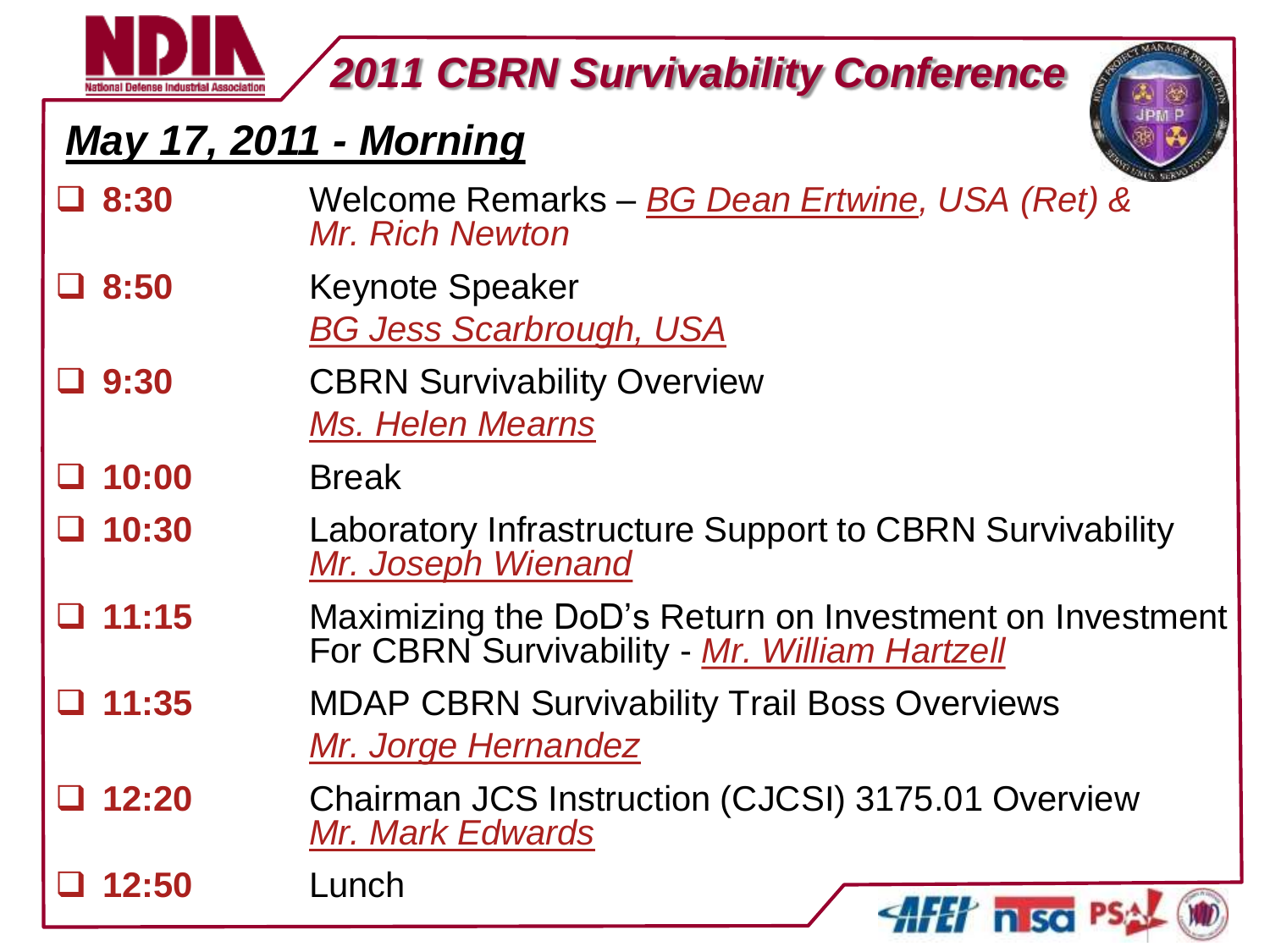#### *May 17, 2011 – Afternoon*



- **2:00** Joint Strike Fighter (JSF) CBRN Survivability *[Mr. William Dooley](Briefs/Dooley - Final NDIA Conf Brief - 25 April.pptx)*
- **2:45** Shipboard CBRN Survivability *[Mr. Brian Liska](Briefs/BRIAN LISKA.ppt)*

#### **3:15** Break

- **3:45** Integrating CBRN Protection into Combat Duty Uniforms *[Mr. Darren Wheeler](Briefs/Wheeler - 110517 Integration Brief DRAFT3 - JPEO-CBD)*
- **4:15** Future CB Ensemble/Ground Soldier System Technology (FCBE-G[SS](Briefs/Kirsteins - CBRN survivability conf Final brief17 May 11 FCBE-GSS brief KirsteinsA Final Draft.pptx)) Demonstration Program *[Ms. Andra](Briefs/Kirsteins - CBRN survivability conf Final brief17 May 11 FCBE-GSS brief KirsteinsA Final Draft.pptx) [Kirsteins](Briefs/Kirsteins - CBRN survivability conf Final brief17 May 11 FCBE-GSS brief KirsteinsA Final Draft.pptx)*
- **4:45** Chemical & Biological Material Effects (CBME) Database *[Mr. Chris Hill](Briefs/Hill - CBME Database Presentation.ppt)*
- **5:15** Closing Remarks *Ms. Helen Mearns*
- **5:15** Networking Reception

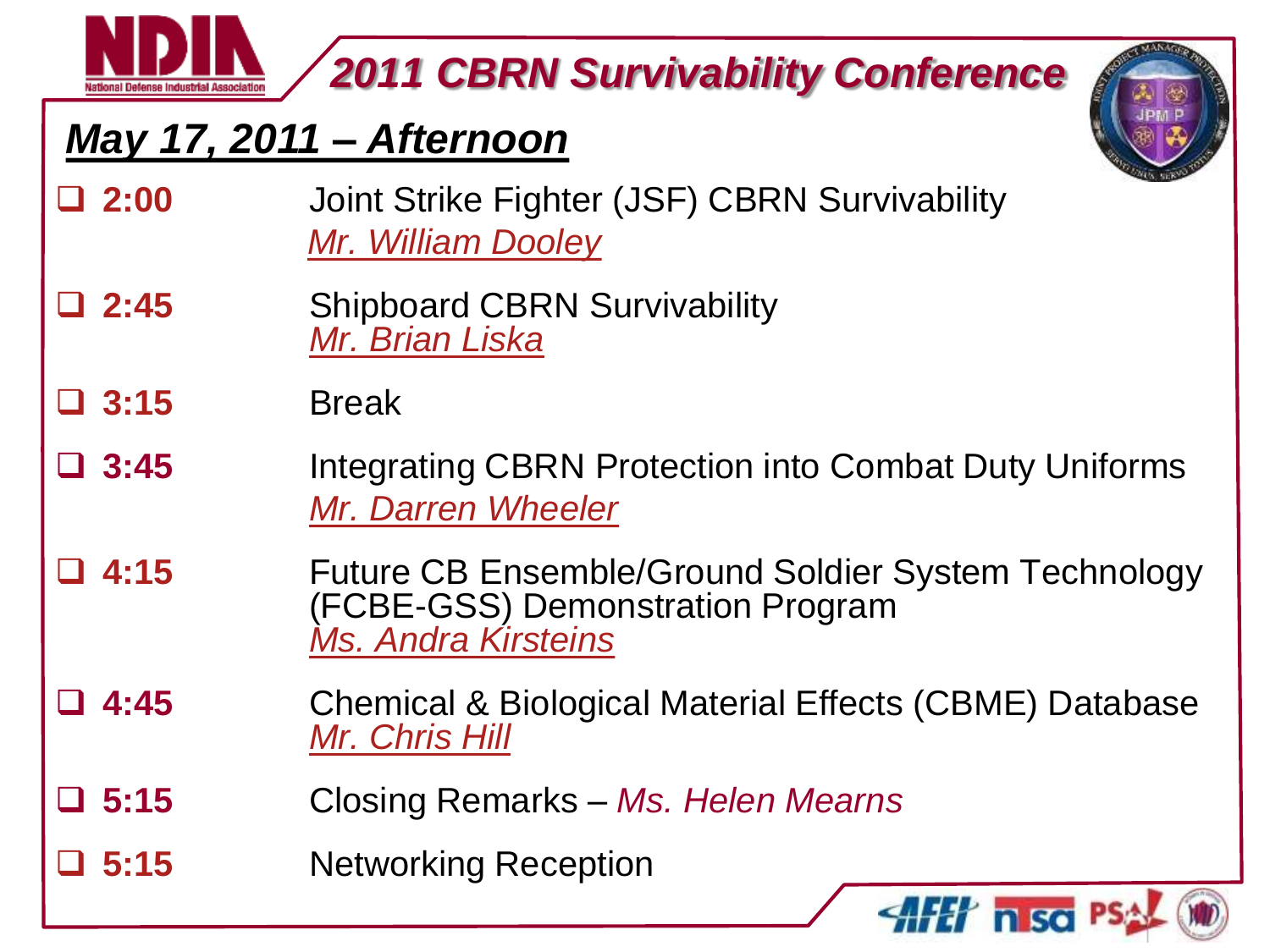## *May 18, 2010 - Morning*

- **8:00** Opening Remarks *Mr. Rich Newton*
- **8:15** Keynote Speaker *[Dr. John Kuspa](Briefs/Kuspa Nuc Surv Conf-- May 12-v3.pptx)*
- **a.** 8:45 Nuclear Survivability *[Mr. John Franco](Briefs/Franco.pptx)*

#### **9:30** Break

- **10:00** CBRN Test Infrastructure Test Research Management Center – *[Dr. Suzanne Strohl](Briefs/Strohl - Bfg To Navy CBRN Conf 17-18May11.pptx)*
- **10:45** Overview of JPEO-CBD Joint Program Managers (JPMs) *[JPM-P,](Briefs/NOT CLEARED/JPM-P.pptx) [JPM-CA,](Briefs/JPM-CA - Panel Session Brief - CBRN Survivability Conference.pptx) JPM-BD, [JPM-IS,](Briefs/JPMIS CBRN Survivability Conference1.pptx) [JPM-CBMS,](Briefs/20110518 CBMS Overview Briefing to NDIA.pptx) [JPM-G](Briefs/JPM-G - Survivability Conference May 2011.ppt)*

**11:45** Lunch



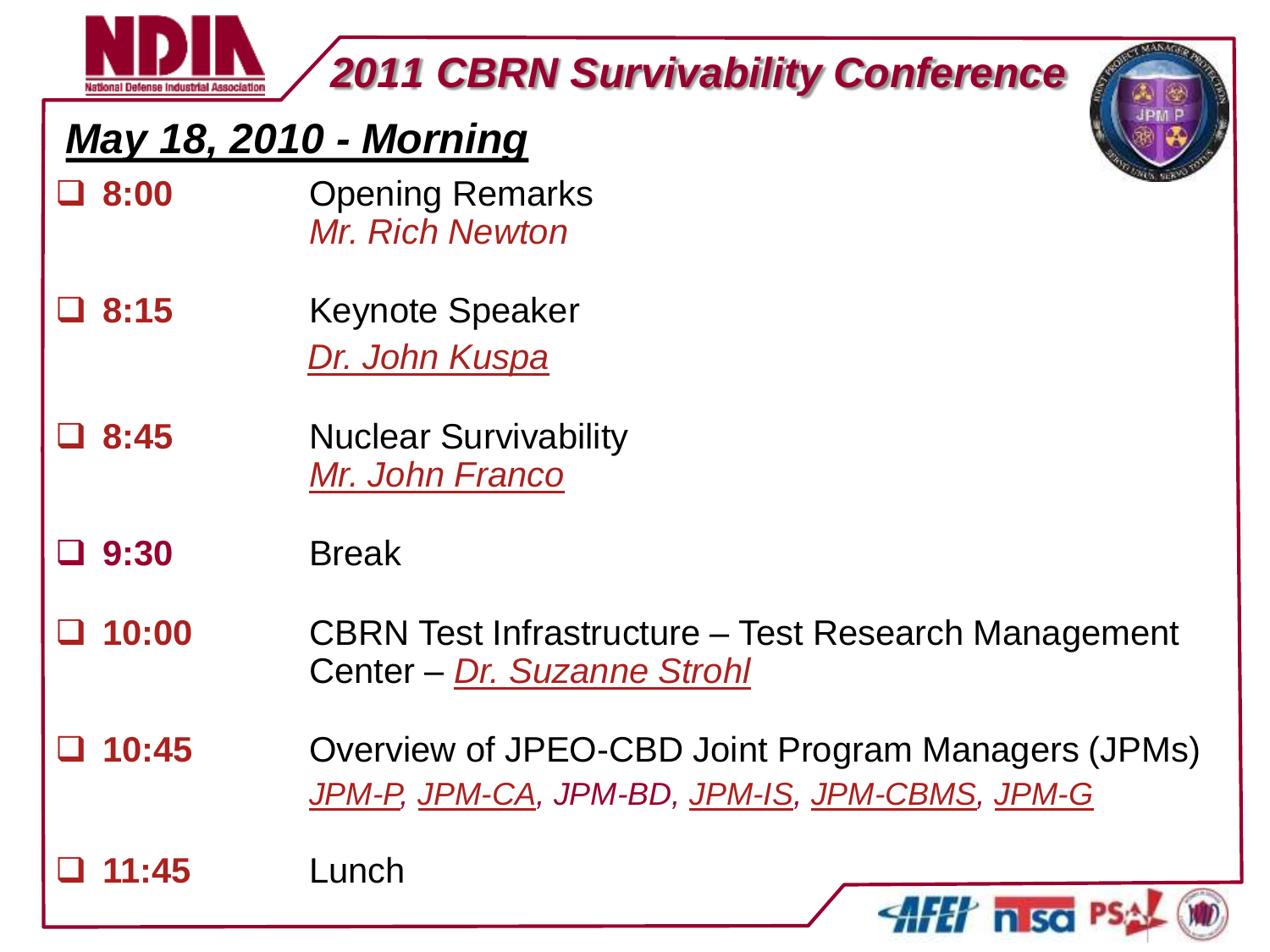#### *May 18, 2011 – Afternoon*



- **12:45** CBRN Survivability Information and Analysis *[Mr. Jerry Glasow](Briefs/Glasow CBRN Surv Brief 042711 v4.pptx)*
- **1:15** Current Efforts to Improve Chemical Challenge Estimates *[Dr.Jeffrey H. Grotte](Briefs/Grotte - NDIA Brief_041411.pptx)*
- **1:45** CBRN Modeling & Simulation (M&S) Efforts *[Ms. Kate Segovia](Briefs/NOT CLEARED/Segovia - CBRN Survivability Conference - r02 - JPEO-CBD)*

#### **2:00** Break

- **2:30** CBRN Survivability Oversight Group (CSOG) *[Army,](Briefs/NOT CLEARED/Army - USANCA to CBRN conference May 18 2011.ppt) [Navy,](Briefs/Navy - Survivabilty Conf May2011.ppt) [Air Force](Briefs/Air Force - CBRN Survivability Presentation 11 May 11.pptx) and [Marine Corps](Briefs/USMC - CBRN Survivability Conference BRIEF.ppt)*
- **3:30** Closing Remarks Conference Adjourned *Mr. Rich Newton*